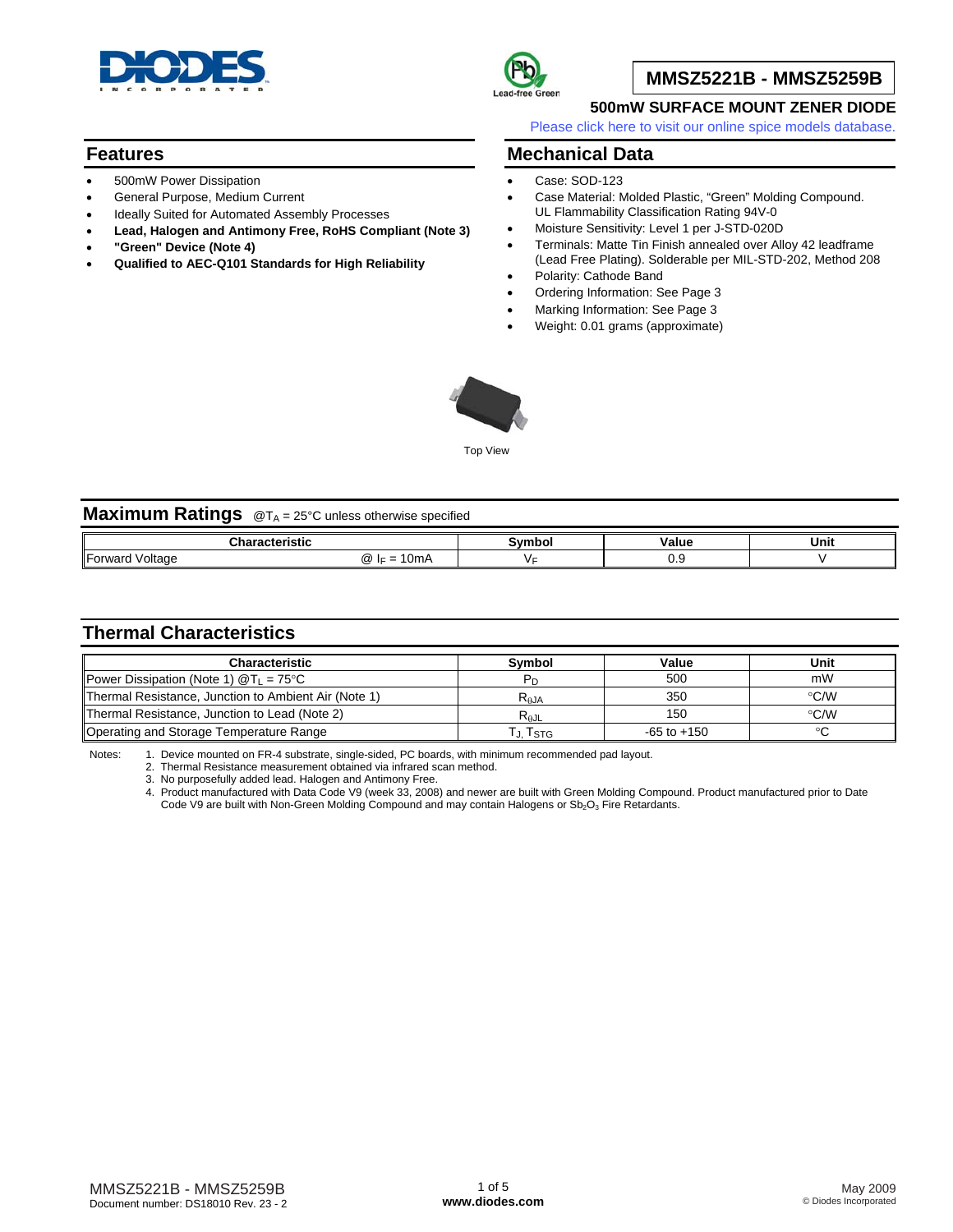

# **Electrical Characteristics** @TA = 25°C unless otherwise specified

|                              |                     |         | Zener Voltage Range (Note 5) |                 | <b>Test</b><br><b>Current</b> |                                                  | <b>Maximum Zener</b><br>Impedance (Note 4) | <b>Maximum Reverse</b><br><b>Leakage Current (Note 5)</b> |                  |  |
|------------------------------|---------------------|---------|------------------------------|-----------------|-------------------------------|--------------------------------------------------|--------------------------------------------|-----------------------------------------------------------|------------------|--|
| <b>Type</b><br><b>Number</b> | <b>Type</b><br>Code |         | $V_Z \otimes I_{ZT}$         | I <sub>ZT</sub> |                               | $Z_{ZK}$ $@$ $I_{ZK}$<br>ZzT @ IzT<br>$= 0.25mA$ |                                            | <b>I</b> <sub>R</sub>                                     | @ V <sub>R</sub> |  |
|                              |                     | Nom (V) | Min (V)                      | Max (V)         | mA                            |                                                  | Ω                                          | μA                                                        | $\mathbf v$      |  |
| <b>MMSZ5221B</b>             | C <sub>1</sub>      | 2.4     | 2.28                         | 2.52            | 20                            | 30                                               | 1200                                       | 100                                                       | 1.0              |  |
| MMSZ5223B                    | $\overline{C3}$     | 2.7     | 2.57                         | 2.84            | 20                            | 30                                               | 1300                                       | 75                                                        | 1.0              |  |
| <b>MMSZ5225B</b>             | $\overline{C5}$     | 3.0     | 2.85                         | 3.15            | 20                            | 30                                               | 1600                                       | 50                                                        | 1.0              |  |
| MMSZ5226B                    | G <sub>1</sub>      | 3.3     | 3.14                         | 3.47            | 20                            | 28                                               | 1600                                       | 25                                                        | 1.0              |  |
| MMSZ5227B                    | G <sub>2</sub>      | 3.6     | 3.42                         | 3.78            | 20                            | 24                                               | 1700                                       | 15                                                        | 1.0              |  |
| <b>MMSZ5228B</b>             | G <sub>3</sub>      | 3.9     | 3.71                         | 4.10            | 20                            | 23                                               | 1900                                       | 10                                                        | 1.0              |  |
| <b>MMSZ5229B</b>             | G4                  | 4.3     | 4.09                         | 4.52            | 20                            | 22                                               | 2000                                       | 5.0                                                       | 1.0              |  |
| MMSZ5230B                    | G <sub>5</sub>      | 4.7     | 4.47                         | 4.94            | 20                            | 19                                               | 1900                                       | 5.0                                                       | 2.0              |  |
| <b>MMSZ5231B</b>             | E1                  | 5.1     | 4.85                         | 5.36            | 20                            | 17                                               | 1600                                       | 5.0                                                       | 2.0              |  |
| MMSZ5232B                    | E <sub>2</sub>      | 5.6     | 5.32                         | 5.88            | 20                            | 11                                               | 1600                                       | 5.0                                                       | 3.0              |  |
| MMSZ5233B                    | E3                  | 6.0     | 5.70                         | 6.30            | 20                            | $\overline{7}$                                   | 1600                                       | $\overline{5.0}$                                          | 3.5              |  |
| MMSZ5234B                    | E4                  | 6.2     | 5.89                         | 6.51            | 20                            | $\overline{7}$                                   | 1000                                       | 5.0                                                       | 4.0              |  |
| MMSZ5235B                    | E <sub>5</sub>      | 6.8     | 6.46                         | 7.14            | 20                            | 5                                                | 750                                        | 3.0                                                       | 5.0              |  |
| MMSZ5236B                    | F <sub>1</sub>      | 7.5     | 7.13                         | 7.88            | 20                            | 6                                                | 500                                        | 3.0                                                       | 6.0              |  |
| <b>MMSZ5237B</b>             | F <sub>2</sub>      | 8.2     | 7.79                         | 8.61            | 20                            | 8                                                | 500                                        | 3.0                                                       | 6.5              |  |
| <b>MMSZ5238B</b>             | F3                  | 8.7     | 8.27                         | 9.14            | 20                            | 8                                                | 600                                        | 3.0                                                       | 6.5              |  |
| <b>MMSZ5239B</b>             | F <sub>4</sub>      | 9.1     | 8.65                         | 9.56            | 20                            | 10                                               | 600                                        | 3.0                                                       | 7.0              |  |
| MMSZ5240B                    | F <sub>5</sub>      | 10      | 9.50                         | 10.50           | 20                            | $\overline{17}$                                  | 600                                        | 3.0                                                       | 8.0              |  |
| MMSZ5241B                    | H1                  | 11      | 10.45                        | 11.55           | 20                            | 22                                               | 600                                        | 2.0                                                       | 8.4              |  |
| <b>MMSZ5242B</b>             | H <sub>2</sub>      | 12      | 11.40                        | 12.60           | 20                            | 30                                               | 600                                        | 1.0                                                       | 9.1              |  |
| MMSZ5243B                    | H <sub>3</sub>      | 13      | 12.35                        | 13.65           | 9.5                           | 13                                               | 600                                        | 0.5                                                       | 9.9              |  |
| <b>MMSZ5245B</b>             | H <sub>5</sub>      | 15      | 14.25                        | 15.75           | 8.5                           | 16                                               | 600                                        | 0.1                                                       | 11               |  |
| MMSZ5246B                    | J <sub>1</sub>      | 16      | 15.20                        | 16.80           | 7.8                           | $\overline{17}$                                  | 600                                        | 0.1                                                       | 12               |  |
| MMSZ5248B                    | J3                  | 18      | 17.10                        | 18.90           | 7.0                           | 21                                               | 600                                        | 0.1                                                       | 14               |  |
| <b>MMSZ5250B</b>             | J5                  | 20      | 19.00                        | 21.00           | 6.2                           | 25                                               | 600                                        | 0.1                                                       | $\overline{15}$  |  |
| <b>MMSZ5251B</b>             | $\overline{K1}$     | 22      | 20.90                        | 23.10           | 5.6                           | 29                                               | 600                                        | 0.1                                                       | $\overline{17}$  |  |
| MMSZ5252B                    | K <sub>2</sub>      | 24      | 22.80                        | 25.20           | 5.2                           | 33                                               | 600                                        | 0.1                                                       | 18               |  |
| MMSZ5254B                    | K4                  | 27      | 25.65                        | 28.35           | 5.0                           | 41                                               | 600                                        | 0.1                                                       | $\overline{21}$  |  |
| <b>MMSZ5255B</b>             | K <sub>5</sub>      | 28      | 26.60                        | 29.40           | 4.5                           | 44                                               | 600                                        | 0.1                                                       | 21               |  |
| MMSZ5256B                    | M1                  | 30      | 28.50                        | 31.50           | 4.2                           | 49                                               | 600                                        | 0.1                                                       | 23               |  |
| <b>MMSZ5257B</b>             | $\overline{M2}$     | 33      | 31.35                        | 34.65           | 3.8                           | 58                                               | 700                                        | 0.1                                                       | $\overline{25}$  |  |
| <b>MMSZ5258B</b>             | M <sub>3</sub>      | 36      | 34.20                        | 37.80           | 3.4                           | 70                                               | 700                                        | 0.1                                                       | 27               |  |
| <b>MMSZ5259B</b>             | M4                  | 39      | 37.05                        | 40.95           | 3.2                           | 80                                               | 800                                        | 0.1                                                       | 30               |  |

Notes:  $4. f = 1KHz$ .

5. Short duration pulse test used to minimize self-heating effect.



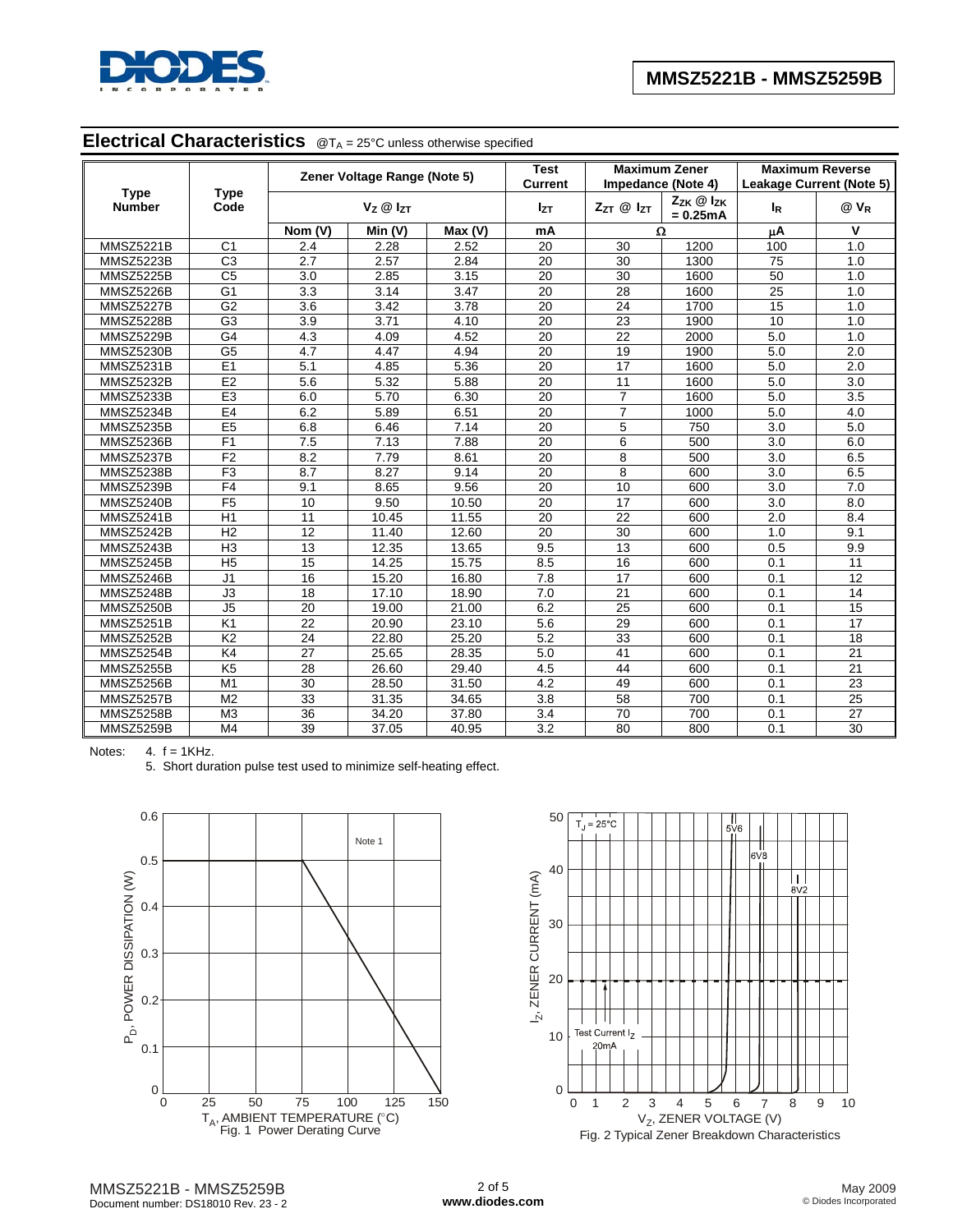







Fig. 4 Typical Total Capacitance vs. Nominal Zener Voltage

## **Ordering Information** (Note 6)

| Part Number                                             | Case                      |                |
|---------------------------------------------------------|---------------------------|----------------|
| ⊺vne<br>umber)<br>'⊣۔7۔r۱۔<br>N.<br>v v c<br><b>MAL</b> | SOE<br>$\sqrt{2}$<br>ن ۱۷ | 3000<br>& Reel |

\*Add "-7-F" to the appropriate type number in Electrical Characteristics Table. Example: 6.2V Zener = MMSZ5234B-7-F.

Notes: 6. For packaging details, go to our website at [http://www.diodes.com/datasheets/ap02007.pdf.](http://www.diodes.com/datasheets/ap02007.pdf)

### **Marking Information**



xx = Product Type Marking Code (See Electrical Characteristics Table) YM = Date Code Marking

 $Y = Year (ex: N = 2002)$ 

 $M =$ Month (ex:  $9 =$ September)

| Date Code Key |      |      |      |      |      |      |     |             |      |      |      |     |                    |     |     |  |                           |
|---------------|------|------|------|------|------|------|-----|-------------|------|------|------|-----|--------------------|-----|-----|--|---------------------------|
| Year          | 1998 | 1999 | 2000 | 2001 | 2002 | 2003 |     | 2004 2005   | 2006 | 2007 | 2008 |     | 2009   2010   2011 |     |     |  | 2012   2013   2014   2015 |
| Code          |      |      |      | M    | N    | ח    | ה   | $\sim$<br>u |      |      |      | w   |                    |     |     |  |                           |
|               |      |      |      |      |      |      |     |             |      |      |      |     |                    |     |     |  |                           |
| <b>Month</b>  | Jan  |      | Feb  | Mar  |      | Apr  | Mav |             | Jun  | Jul  |      | Aug | Sep                | Oct | Nov |  | Dec                       |
| Code          |      |      |      | ◠    |      |      |     |             |      |      |      |     |                    |     | N   |  |                           |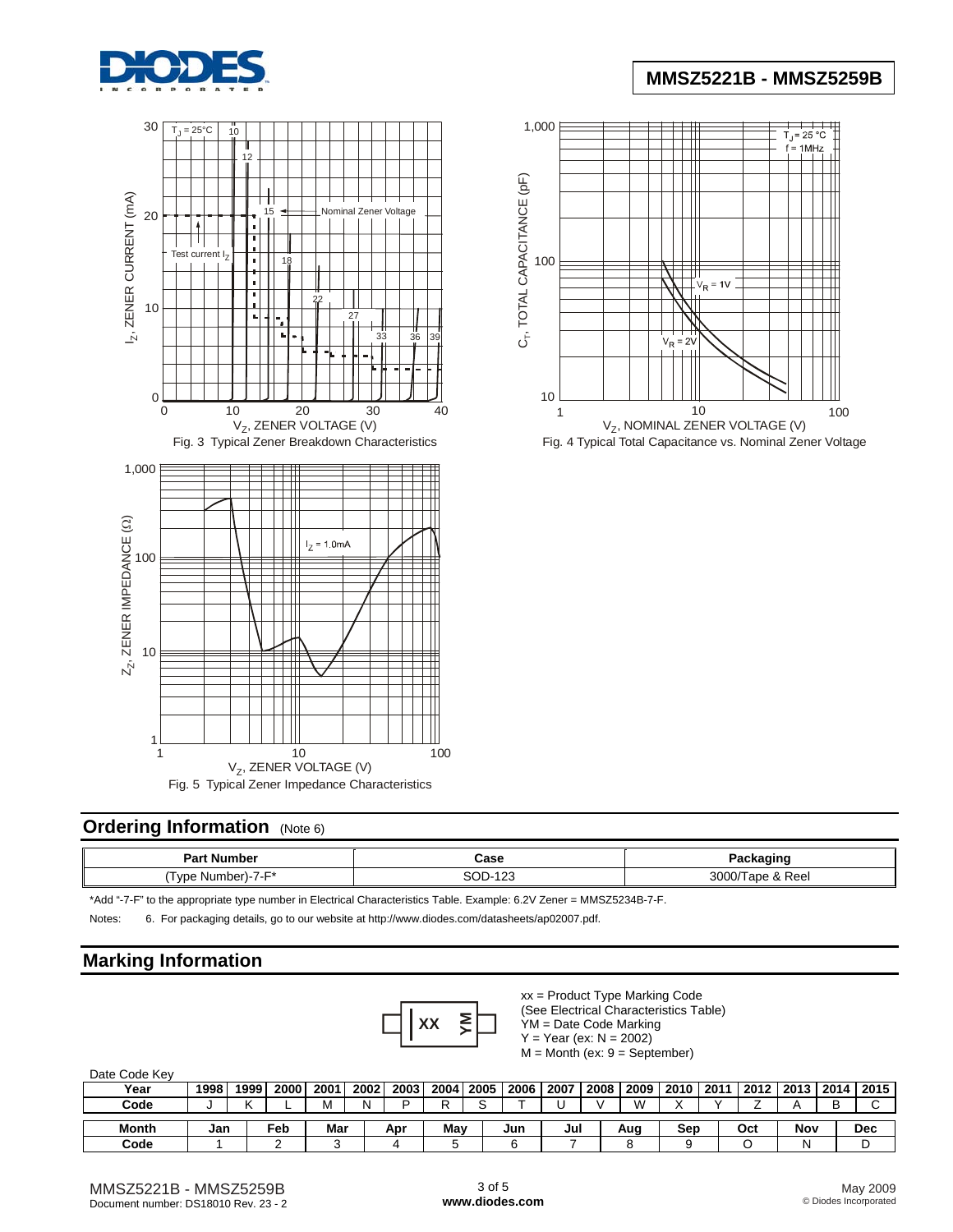

# **Package Outline Dimensions**



# **Suggested Pad Layout**



|   | Dimensions   Value (in mm) |
|---|----------------------------|
|   | 4.9                        |
| G | 2.5                        |
|   | 0.7                        |
|   | 1.2                        |
|   | 37                         |